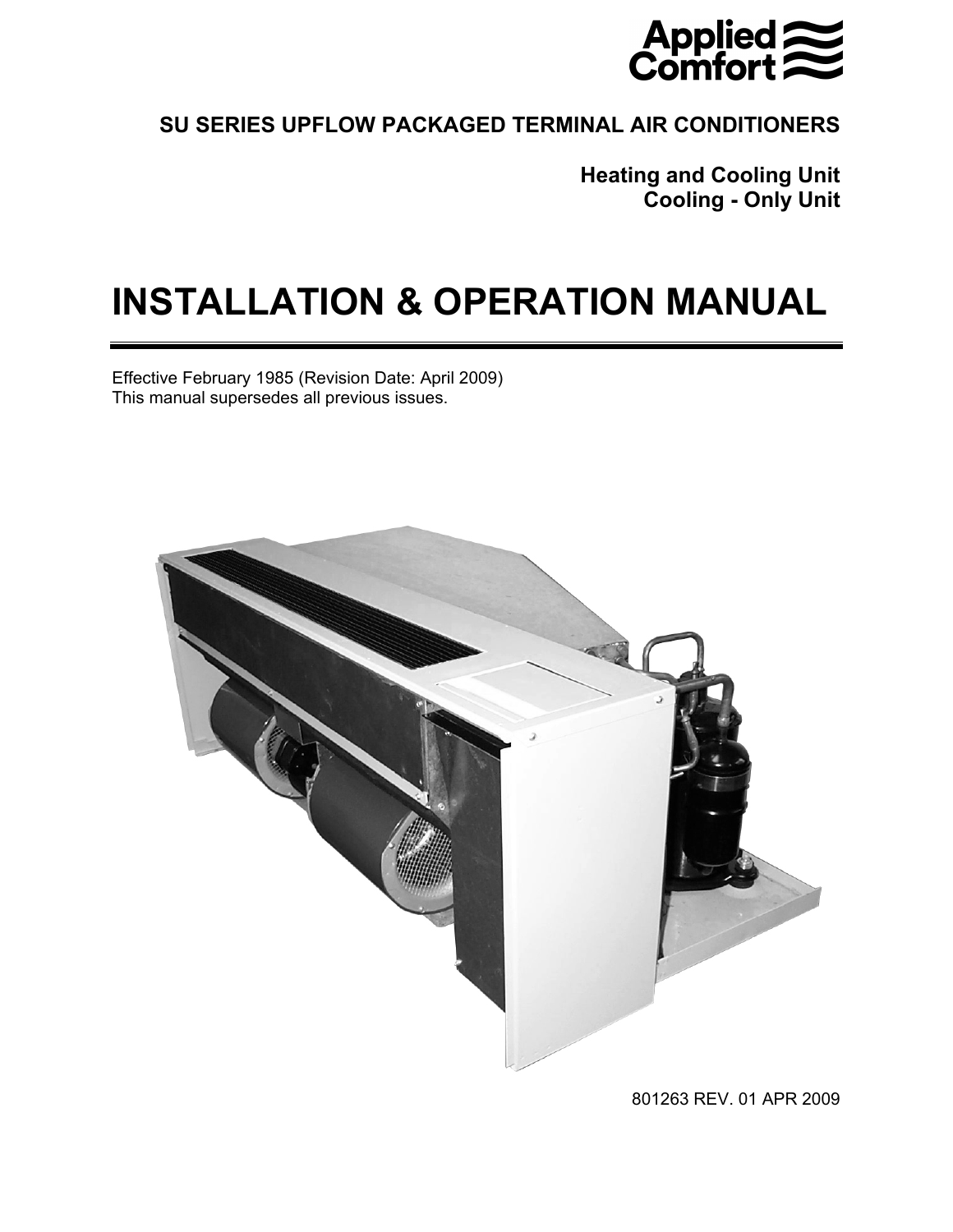# **TABLE OF CONTENTS**

#### Page

## **WARNING: SAFETY HAZARD**

THE SU SERIES UNITS MUST NOT BE USED FOR DUCTED APPLICATIONS.

DUCTED APPLICATIONS REQUIRE THE SDA SERIES, WHICH IS A SPECIALLY CONFIGURED UNIT, SIMILAR IN APPEARANCE, BUT INCORPORATES THE SAFETY FEATURES REQUIRED FOR DUCTED APPLICATIONS.

FAILURE TO HEED THIS WARNING COULD RESULT IN PROPERTY DAMAGE, PERSONAL INJURY OR DEATH.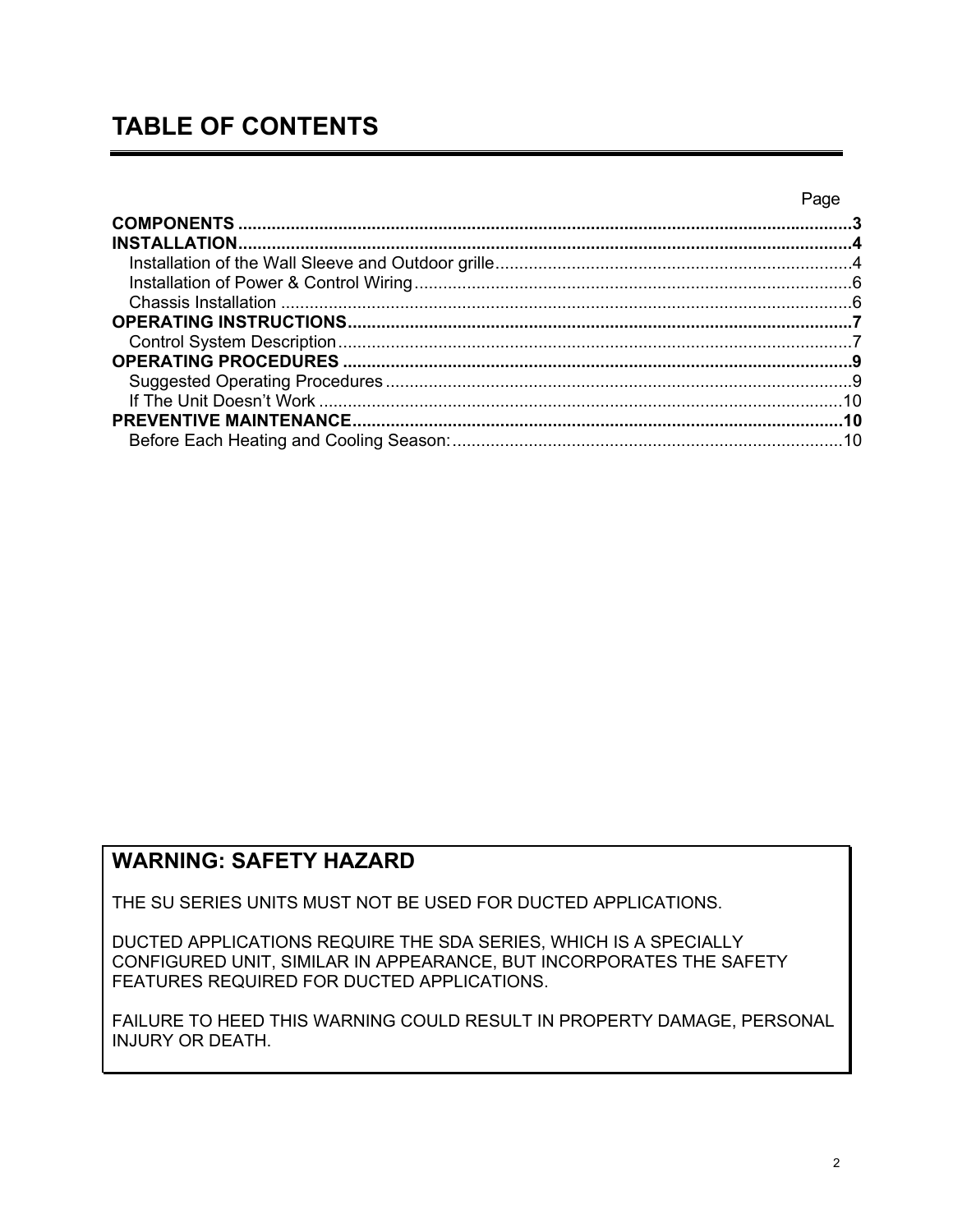# **COMPONENTS**

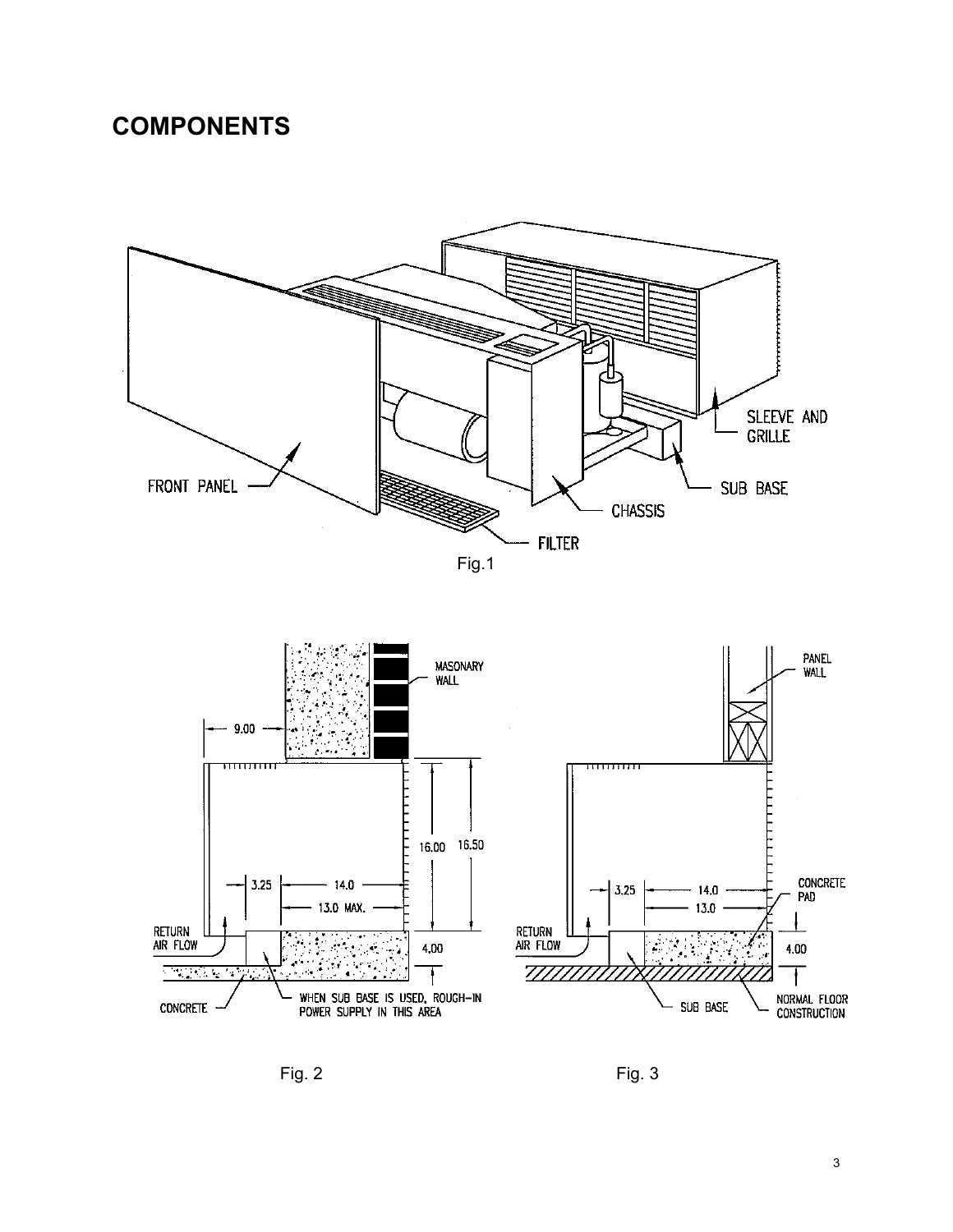#### **Wall Sleeve and Outdoor Grille**

The wall sleeve is to be built into the wall during construction. The wall sleeve is used for all wall thicknesses from 2" through 14" maximum. For a 14" deep wall the outdoor louvers will have to be mounted flush with the outside wall surface. For walls thicker than 14", a cabinet extension is required. For installation of wall sleeve extensions, see instructions packed with the extensions.

After installation of the wall sleeve, the sleeve should be thoroughly cleaned. The room-side portion of the cabinet should be carefully protected during the construction period to prevent scratching of the paint.

#### **IMPORTANT!**

The heating/cooling unit must not be used for temporary heating or cooling during the building's construction stage.

#### **Heating/Cooling Chassis**

This chassis includes all cooling components, air moving components and controls, except for the 24-volt room thermostat (if applicable).

#### **Power Supply Cord and Plug**

A power supply cord with a 30 Amp 250 Volt male plug extends from the left side of the control section located on the right hand side of the unit. This cord is to be attached to a field-furnished receptacle mounted in the factory-provided junction box mounted in the sub base under the unit. The sub base is sized to fill the gap between the finished floor and the room cabinet when the wall sleeve is installed 4" above the finished floor as shown in Figures 2, and 3.

# **INSTALLATION**

### **Installation of the Wall Sleeve and Outdoor Grille**

- 1. The wall sleeve may be positioned in the wall to suit the application subject to the limitations that:
	- The finished inside wall must be behind the outlet grille. (9" minimum from the front of the cabinet). See Figure 2.
	- The outdoor louver must be flush or extending beyond the outside wall (no recess). Use a wall sleeve extension if necessary. See Figures 2, and 3.
	- The wall sleeve must be rigidly installed in the wall. There are some installations where it may be necessary to anchor the top and sides of the wall sleeve to the wall using appropriate fasteners for the type of construction.
- 2. For best results, the rear 13" of the cabinet should be supported by concrete, regardless of wall construction. The inside edge of the cabinet must be 4" above the finished floor to allow adequate space for air flow to the unit and to ensure proper fill by the sub base. See Figures 2, and 3.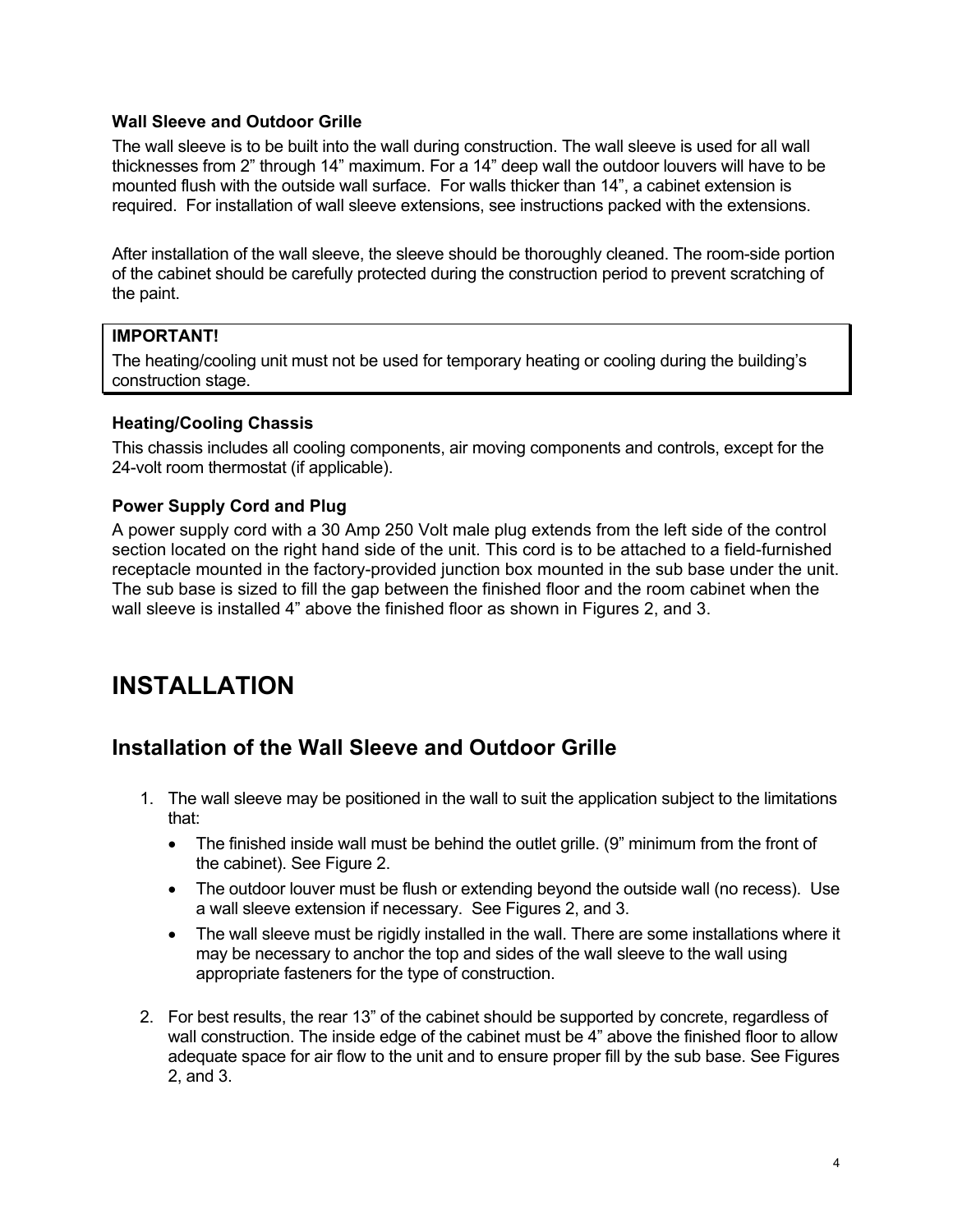3. The wall sleeve will not support the wall above it. Provide necessary lintels to prevent distortion of the cabinet.

**IMPORTANT:** The wall sleeve must possess an overall  $\frac{1}{4}$  slope downward toward the outside to ensure proper water drainage. The wall sleeve must also be level from side-to-side.

**Failure to do so may cause property damage by water running into the conditioned space.** 

- 4. The wall sleeve will be set in wet concrete or mortar and pressed firmly into place to get contact between the concrete and the bottom.
- 5. All cracks or openings between the cabinet and the wall must be filled with mortar and/or caulked.
- 6. Receptacle mounting, installation of the junction box, and rough wiring must be completed at the time of wall sleeve installation. Electrical entrance must be between the concrete, wall sleeve, and sub base. Detailed instructions follow.

#### **A. New Masonry Wall**

- 1. From the architect's drawings, determine the position of each unit and mark the centerline of the cabinet/wall sleeve. Also, mark the location of the high voltage receptacle enclosure and the area of entrance for the low voltage wiring. Low voltage wiring exits through the left side of the cord recess located in the front face of the sub base.
- 2. Run wiring to location for each unit, as established in step 1.
- 3. Completely finish all concrete work associated with floor and wall. See Figure 2.
- 4. Provide 13" wide concrete mounting under unit.
- 5. Install high voltage wiring/conduit into the junction box in the sub base. Leave at least 8" of free wire inside the conduit box to facilitate connections.
- 6. Pull the low voltage wiring (if applicable) out through the hole in the cord recess area in the sub base.
- 7. Set the cabinet/wall sleeve in  $\frac{3}{4}$ " wet concrete it must be level from side to side, and sloped  $\frac{1}{4}$  overall, toward the outside, for proper drainage. Press into place.
- 8. Attach the sub base to the sleeve using the three grounding screws **before the concrete sets.** Be sure that it will rest squarely on the finished floor.
- 9. Ensure cabinet/wall sleeve is not distorted during installation and is adequately protected during the construction period.
- 10. Build up wall around cabinet, making sure that the cracks are closed and that the cabinet remains square, especially on the top.

#### **B. Existing Masonry Wall**

Cut opening into wall, providing a minimum of  $\frac{1}{2}$ " clearance on sides and top and 1" on the bottom, to pour new base (13" wide).

Follow steps 4 through 10 in "New Masonry Wall".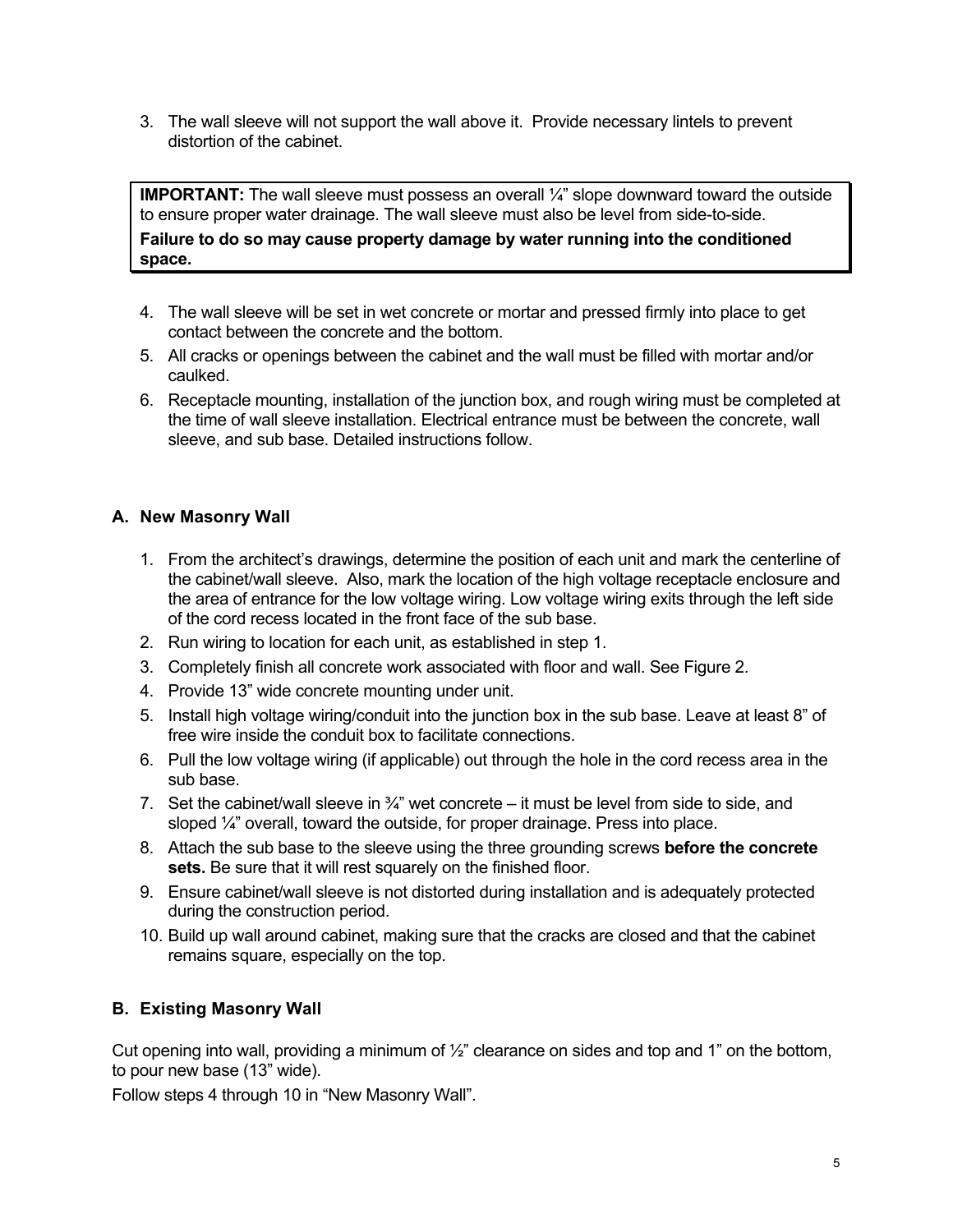#### **C. New Panel Wall**

Provide 13" wide concrete pad under unit. Follow steps 4 through 10 in "New Masonry Wall".

#### **D. Existing Panel Wall**

Cut Opening in existing wall slightly larger than cabinet/wall sleeve. Be sure to locate at least 4" above finished floor.

Follow steps 4 through 10 in "New Masonry Wall".

## **Installation of Power and Control Wiring**

#### **Remote Thermostat or Unit Mounted Controls**

- 1. Connect power supply for the unit to the correct terminals of the receptacle.
- 2. Install wired receptacle into conduit enclosure. Install receptacle cover plate provided with the sub base.

#### **Remote Thermostat Models Only**

For units equipped for remote thermostat operation, a six-position low voltage connector plug with 24" leads is provided for 24 volt Class II wiring connections. The connector plugs into a mating receptacle in the side of the chassis control box that can be unplugged to facilitate removal of the chassis for servicing. Connections between the 24" leads and thermostat wiring can be made outside the sub base enclosure and in accordance with the specific wiring diagram affixed to the chassis. The thermostat wire connections can be stuffed back through the hole in the sub base.

**CAUTION**: One side of the unit's 24-volt control system is grounded. When wiring thermostat, care must be taken not to ground the red wire, thereby potentially burning out the transformer.

### **Chassis Installation**

- 1. Check all air seals in the cabinet.
- 2. After all construction is complete and the unit location is thoroughly cleaned, the heat cool chassis is ready for installation in the cabinet/wall sleeve.
- 3. Unpack heat/cool chassis from shipping carton. Check for any shipping damage.
- 4. Position the chassis in the cabinet and slide into place. Keep the chassis level and square to prevent binding. The chassis must be pushed into the cabinet until the draw bolts in the chassis side panels can engage the threaded clip in the sleeve. Alternate turning the two draw bolts until the chassis is drawn snugly into the sleeve. Do not over - tighten the draw bolts.

#### **NOTE:**

When handling the chassis, care must be taken to ensure that no damage occurs to the fan wheels. Damaged or unbalanced fans will cause excessive noise and will impair unit performance.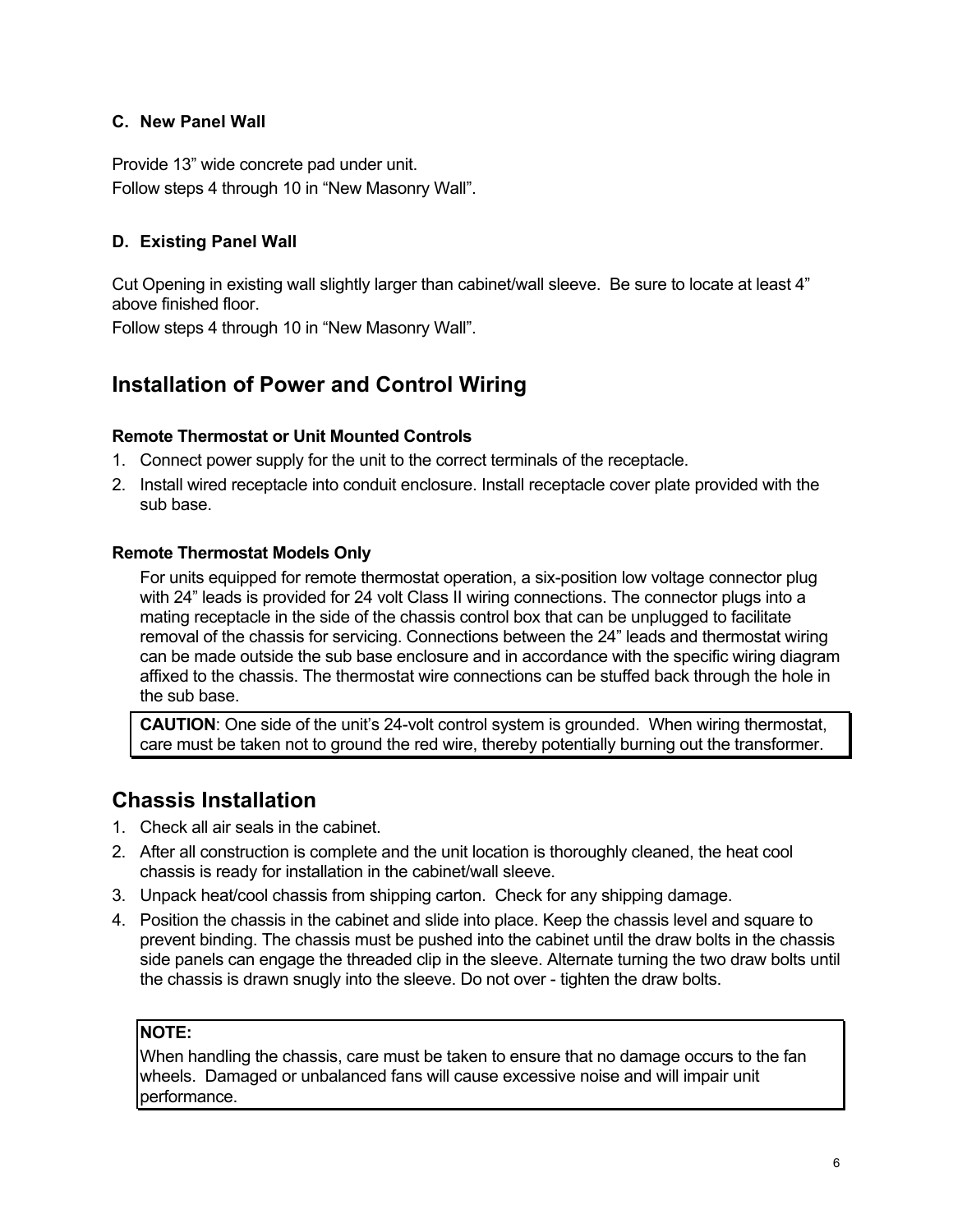- 5. Connect low voltage wiring harness to the heat/cool chassis (if applicable).
- 6. Plug the heat/cool chassis cord into the power receptacle in the sub base.
- 7. Install the unit air filter into position.

**NOTE:** Ensure that the cord is pushed well into the cord recess of the sub base or the filter will not be able to be completely inserted.

- 8. Install front panel.
- 9. Wipe unit cabinet/wall sleeve to remove dirt, etc.
- 10. The unit is now ready for operation, when supplied with power from the distribution panel and wired to a remote thermostat (if applicable).

# **OPERATING INSTRUCTIONS**



The Unitary Package Heating, Cooling Unit has been carefully designed and built to provide reliable operating performance when installed and maintained correctly.

## **Control System Description**

#### **24 Volt Remote Thermostat Models**

- 1. The unit is controlled on both heating and cooling by a low voltage wall mounted thermostat.
- 2. Any standard 24-volt heat/cool thermostat intended to control a gas-heating unit with cooling can be made to work with the unit.
- 3. A room thermostat is basically a switch used to direct 24 volt power from the "R" terminal to its W, Y, and G terminals, according to the function being demanded by the user. Sometimes an electronic thermostat needs to be powered with 24 volts via connection to an additional "C" or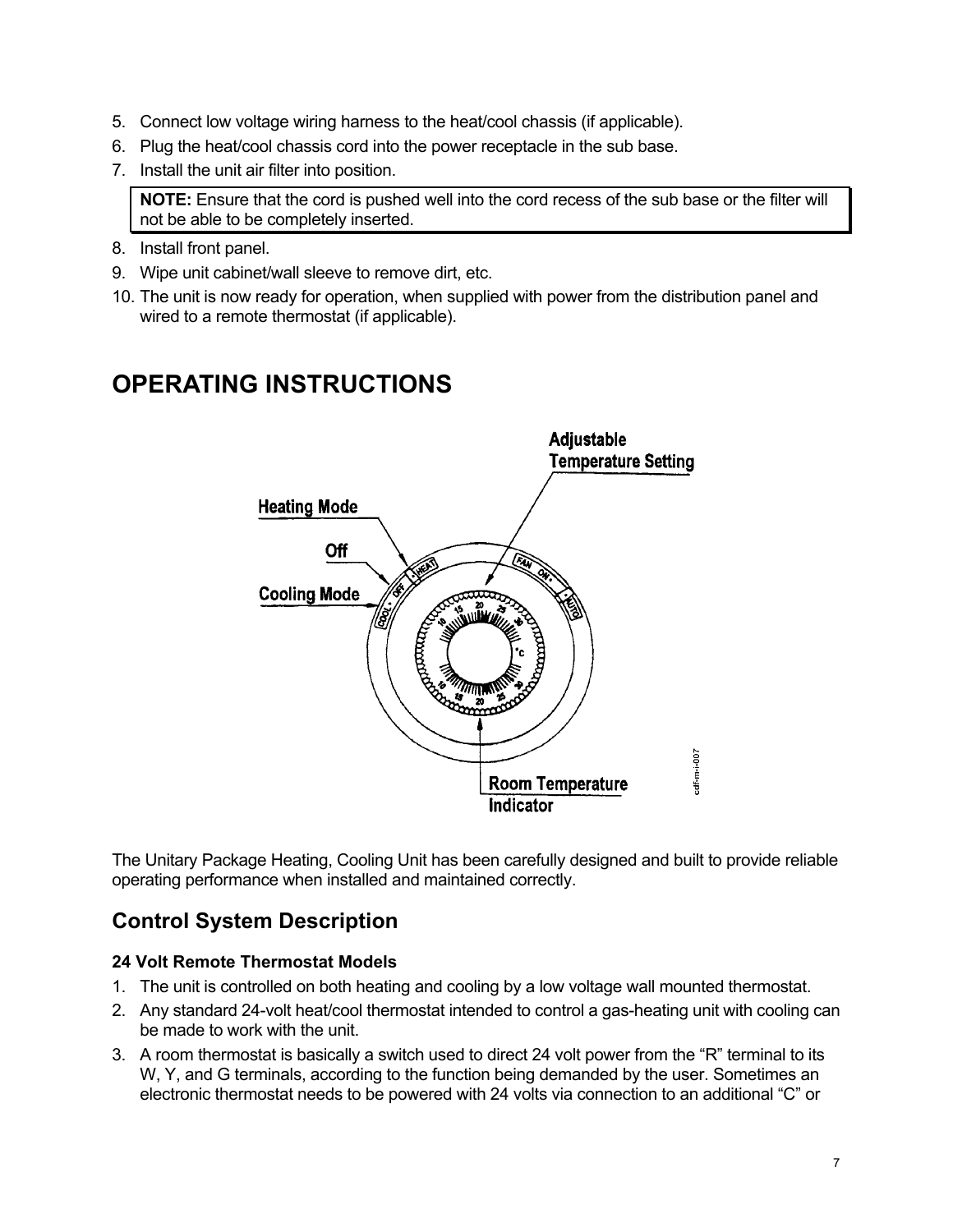"Common" terminal, typically if its display is backlit. If the thermostat demands that the "C" connection be made at the thermostat wiring terminals, then please order the additional black lead that will insert into the unit's low voltage connector, Part No. 18BK23Y-024.

4. Heating and cooling will be cycled on, as dictated by the setting of the wall thermostat. In this mode, the room-side fan will run at factory-predetermined speeds for heating and cooling.

**IMPORTANT: The factory-set indoor fan speeds must not be changed. Fan speeds are carefully interlocked to protect the indoor motor windings from simultaneous energization.** 

- 5. The indoor fan will be off when neither heating nor cooling are required, if the fan switch on the thermostat is set to "AUTO". If the fan switch is set to "ON" the indoor fan will circulate air continuously on low speed until there is a call for heating or cooling.
- 6. To get reasonable comfort and energy consumption, it is recommended that wall mounted thermostats be set at 21°C (70°F) for heating and 25°C (77°F) for cooling.

Over-adjusting the thermostat will not increase the rate at which a unit will heat or cool the space; it is merely an on-off switch that responds to temperature.

**ATTENTION:** Do not place the wall thermostat in locations where it cannot detect true room temperature, such as in direct sunlight or near air registers. Also beware of drafts flowing through the thermostat wiring hole.

#### **Unit - Mounted Controls**

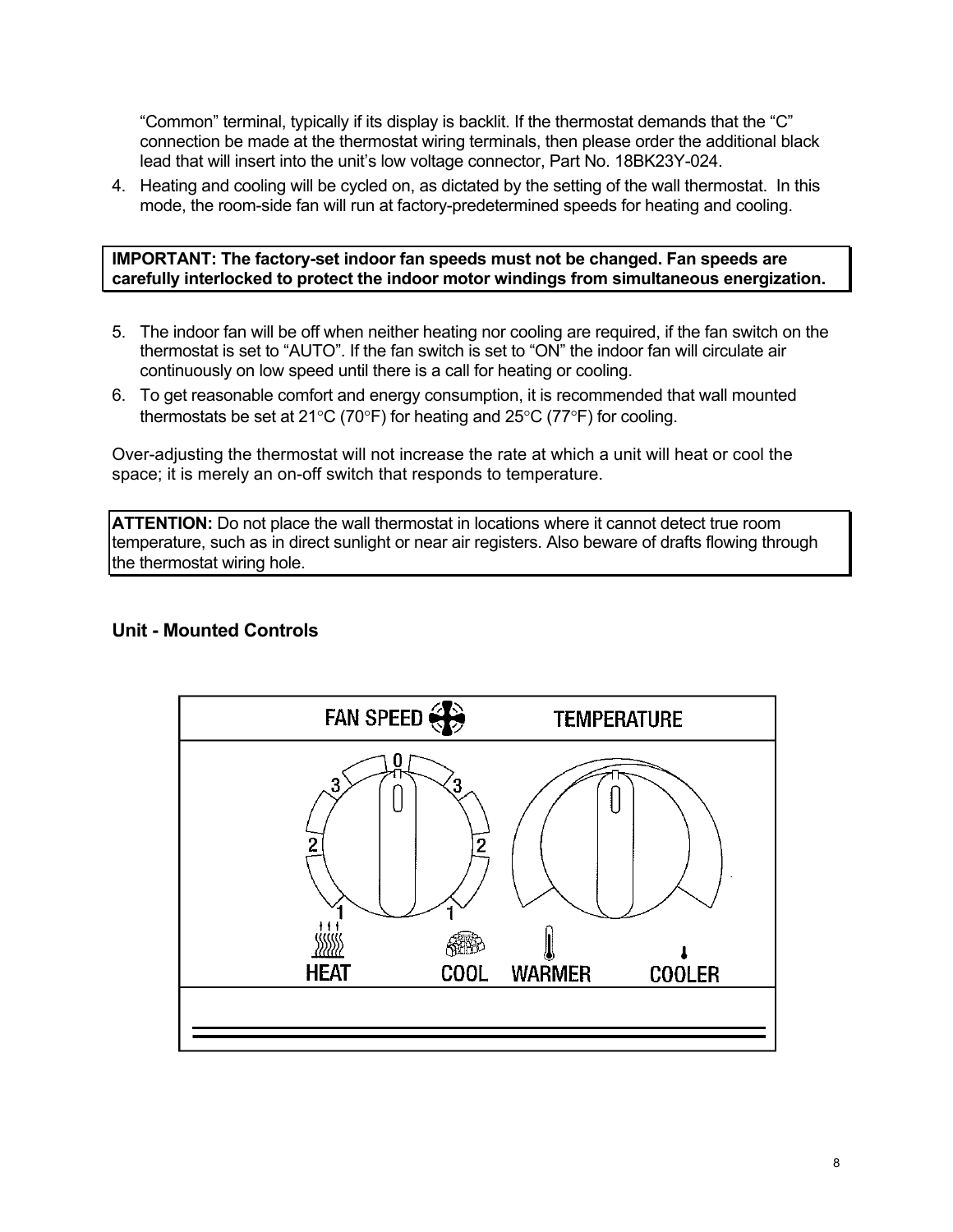- 1. Room temperature is controlled on both heating and cooling by the temperature control knob.
	- Clockwise rotation decreases the temperature in the room.
	- Counter-clockwise rotation increases the temperature in the room.

Once a comfortable setting is selected, no other adjustments are necessary.

- 2. Move the "Temperature" dial a small amount at a time in the direction that you wish the temperature to go. Moving the dial more than ½ inch at a time may over-compensate and lead to an extreme hot or cold situation.
- 3. Fan speeds in heating and cooling operation are controlled by a fan speed knob. Move the "Fan Speed" dial to the right of "0" for cooling operation and to the left of "0" for heating operation.

Rotation of the knob changes fan speed as follows:

- 3 = High Fan Speed
- 2 = Medium Fan Speed
- 1 = Low Fan Speed

**ATTENTION:** When in cooling mode, if the compressor is shut off by either rotation of the "Temperature" dial or by rotation of the "Fan Speed" dial to "0", then wait 3 minutes before re-starting. The same applies for a power interruption.

4. Over-adjusting the thermostat will not increase the rate at which a unit will heat or cool the space; it is merely an on-off switch that responds to temperature.

# **OPERATING PROCEDURES**

### **Suggested Operating Procedures**

To obtain the maximum comfort from your packaged terminal heating and cooling unit, the following procedures are recommended.

- 1. Always draw drapes or blinds in the summer, to block out direct rays from the sun.
- 2. Keep windows and doors closed when operating unit on cooling.
- 3. Prior to operating unit on cooling, ensure filter is clean for maximum efficiency.
- 4. Check filters regularly. Filters have to be cleaned in accordance with the unit environment. Never operate unit with a dirty filter or without a filter.
- 5. Ensure that the air discharge and return air openings are not obstructed, causing a restricted air flow condition. **DO NOT PLACE ARTICLES ON DISCHARGE GRILLE.**
- 6. When adjusting the thermostat, be careful not to over control. A change in temperature of plus or minus 2 degrees can make the difference between comfort and discomfort. Set the control at the recommended comfort settings and allow the unit to operate at that setting. The unit will automatically maintain the comfort level by cycling on and off as required.